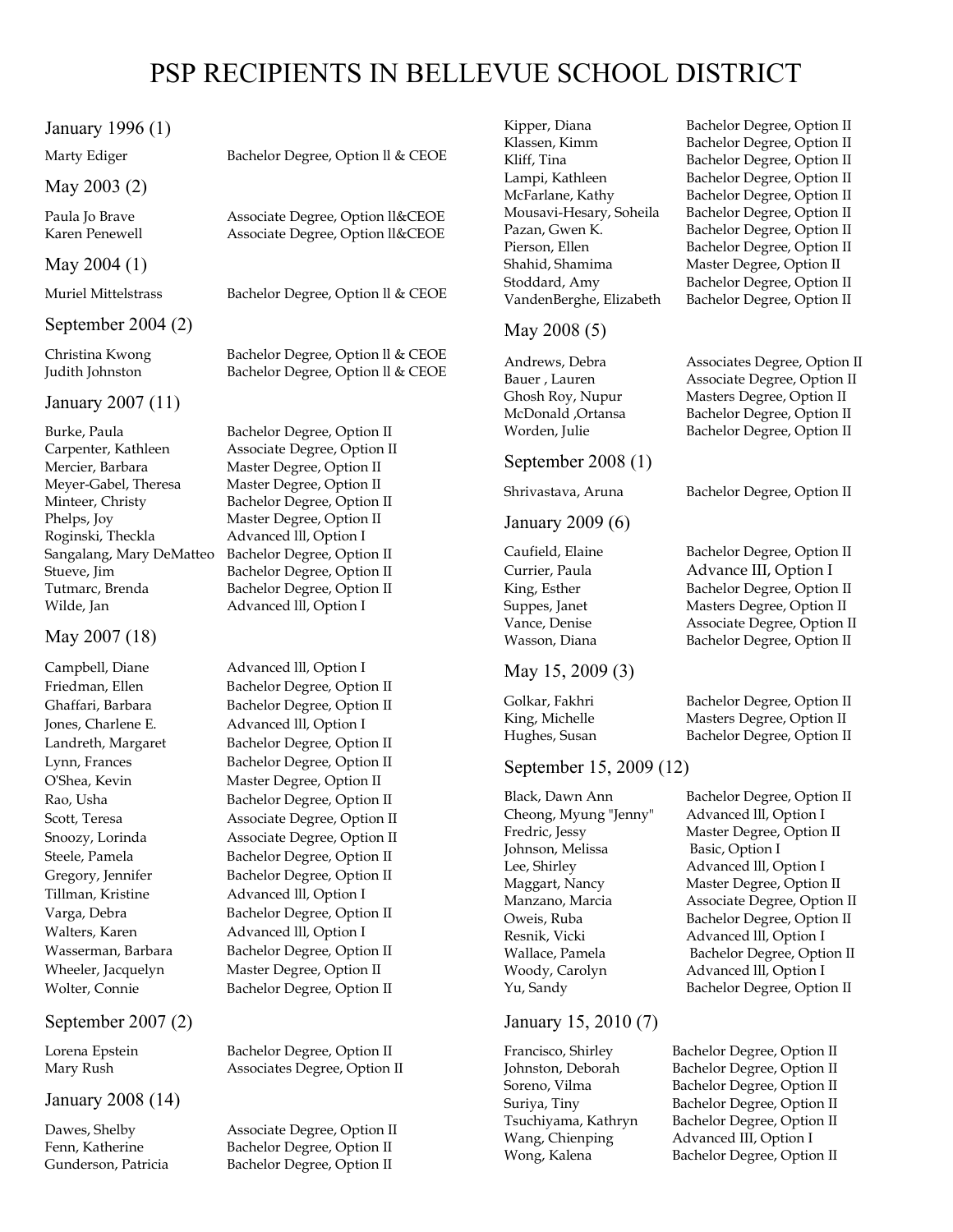#### May 15, 2010 (8)

Anderson, Liz Bachelor Degree, Option II Gower, Torry **Advanced III**, Option I Harapetian, Aida Advanced III, Option I Marshall-Spitzbart, Lisa Bachelor Degree, Option II

#### January 15, 2011 (3)

#### May 15, 2011(9)

Freedman, Caryn Basic, Option I<br>Holdren, Dianne Advanced III, C Murphy, Suzanne Advanced II, Option I

September 15, 2011(2)

Lee, Hosung Master Degree, Option II

#### January 15, 2012 (8)

#### May 15, 2012 (10)

#### September 15, 2012 (5)

Ashtari, Mansourch Bachelor Degree, Option II Chen, Pandora P. Bachelor Degree, Option II Dawson, Mary Ann Bachelor Degree, Option II Gray, Susan E. Bachelor Degree, Option II

Hajian, Lynda Bachelor Degree, Option II Kim, Christine Bachelor Degree, Option II Schumacher, Cheryl Bachelor Degree, Option II

Advanced III, Option I Lee, Elise Yu-Chuan Master Degree, Option II Mauss, Jane Bachelor Degree, Option II Nelson-Hecht, Susan Bachelor Degree, Option II Ray, Patricia Bachelor Degree, Option II Ruiz, Noemy Nayely Associate Degree, Option I Thakkar, Gita Bachelor Degree, Option II

Wilcox, Eileen Marie Master Degree, Option II

Aguilar, Crystal Masters Degree, Option II Laine, Claudia Bachelor Degree, Option II Roskilly, Michelle Bachelor Degree, Option II Tower, Jane **Associate Degree, Option II** Uribe, Mary Kate Masters Degree, Option II Westmoreland, Mary Bachelor Degree, Option II Whipple, Christine Bachelor Degree, Option II

Alpert, Bonni Bachelor Degree, Option II Amento, Betsy Bachelor Degree, Option II Chesmore, Kristen Bachelor Degree, Option II Craig, Jennifer Leslie Bachelor Degree, Option II Harter, Linda Bachelor Degree, Option II Johnston, Kirsten Bachelor Degree, Option II Mulherron, Mame Associate Degree, Option II Semler, Lynn Bachelor Degree, Option II Shahrvini, Mary Bachelor Degree, Option II Strobel, Leala Bachelor Degree, Option II

Chan, Leta Jen Master Degree, Option II Coulter, Linda Bachelor Degree, Option II Freese, Michelle Master Degree, Option II

# January 15, 2013 (5)

#### May 15, 2013 (4)

#### September 15, 2013 (2)

January 15, 2014 (3)

#### May 15, 2014 (10)

### September 15, 2014 (2)

January 15, 2015 (4)

#### May 15, 2015 (8)

Nguyen, Trang Bachelor Degree, Option II Woodard, Wendy **Advanced III**, Option I

#### Ball, Michelle Bachelor Degree, Option I Griffin, Donna F Master Degree, Option II Malone, Denice Bachelor Degree, Option II Mattson, Anna Bachelor Degree, Option II Porkka, Carol L. Bachelor Degree, Option II

Balke, Agnes **Associate Degree, Option II** Davidson, Marie Associate Degree, Option II Sukhaya, Lidia Master Degree, Option II Tower, Michele (Shelly) Bachelor Degree, Option II

DeChant, Paula Advanced III, Option I Vance, Denise Bachelor Degree, Option II

Jamieson, Patricia Bachelor Degree, Option II Patterson, Yasmina Bachelor Degree, Option II Stoury, Valerie Master Degree, Option II

Bodaghi, Soheila Master Degree, Option II Bronson, Julie Bachelor Degree, Option II Chui, Christine Bachelor Degree, Option II Hawk, Addison **Associate Degree, Option II** Herburger, Beth Master Degree, Option II Jones, Tanja Advanced III, Option I Loranger, Jody Bachelor Degree, Option II Meissner, Kara Bachelor Degree, Option II Stockton, Jennette Master Degree, Option II Walter, Karen Bachelor Degree, Option II

Hayman, Joyce Bachelor Degree, Option II Huang, Chun Mei Bachelor Degree, Option II

Freedman, Caryn Advanced III, Option I Hazeley, Roseline Bachelor Degree, Option II Losi, Carol Master Degree, Option II Napenias, Hilda Bachelor Degree, Option II

Avery, Karen Bachelor Degree, Option II Enrico, Eliza Associates Degree, Option II Fu, H Bachelor Degree, Option II Haskell, Iku Bachelor Degree, Option II Heise, Julie Bachelor Degree, Option II Kim, Christine Bachelor Degree, Option II Silva, Lirio Bachelor Degree, Option II Yeung, Hannah Masters Degree, Option II

Williams, Lucy Bachelor Degree, Option II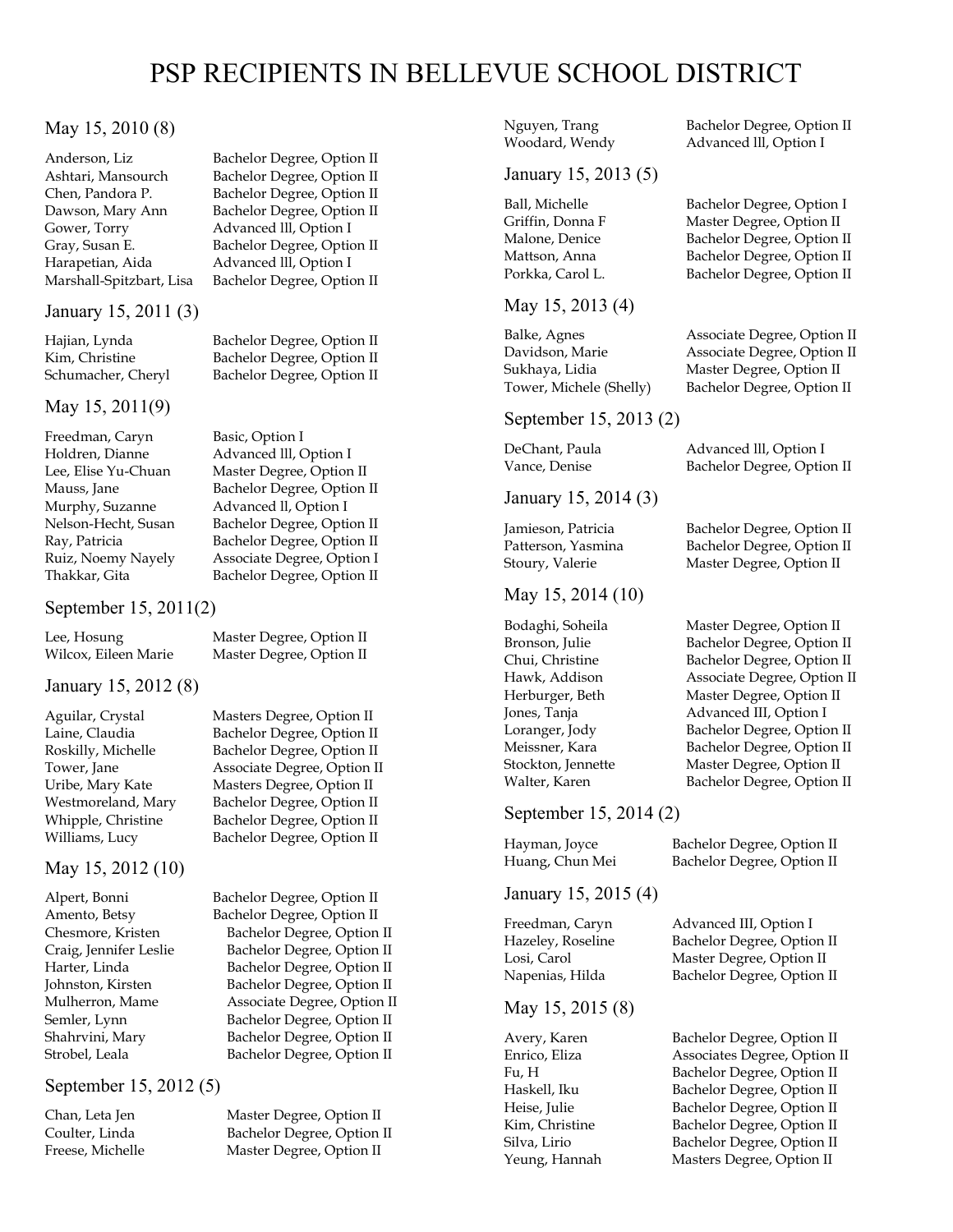#### May 15, 2016 (2)

Cosacchi, Laura Master Degree, Option II Sanislo, Jennifer Bachelor Degree, Option II

#### September 15, 2016 (1)

Bagley, Shawna Bachelor Degree, Option II

#### May 15, 2017 (12)

Miyauchi, Linda Master Degree, Option II Sellers, Pete Bachelor Degree, Option II Unnikrishnan, Supriya Master Degree, Option II Wood, Elizabeth (Lisa) Bachelor Degree, Option II Zhang, Hua Sara **Associates Degree, Option II** 

#### September 15, 2017 (4)

Sarkhosh, Giti Bachelor Degree, Option II

#### January 15, 2018 (6)

#### May 15, 2018 (18)

Benedict, Sarah Advance III, Option I

Avanesova, Liliana Master Degree, Option II Bentler, Mary Bachelor Degree, Option II Durr, Raymond Master Degree, Option II Frandsen, Maria Bachelor Degree, Option II Hanson, Lori Bachelor Degree, Option II Jain, Preeti Master Degree, Option II Lanning, Catherine Associates Degree, Option II

Burroughs, Jennifer Bachelors Degree, Option II Metodieva, Svetlana Masters Degree, Option II Rainey, Amy Master Degree, Option II

Ajmeri, Nusrat F. Master Degree, Option ll Lawrence, Susan E. Master Degree, Option ll Manio, Liza L. Bachelor Degree, Option ll Miller, Jeralyn Berg Bachelor Degree, Option ll Niiyama, Chisaki Associates Degree, Option ll Yeung, Faith Chou Masters Degree, Option

Arnone, Andrea Master Degree, Option II Chein, Lichen Bachelor Degree, Option II Dwivedy, Anamika Master Degree, Option II Estrella, Evelyn Bachelor Degree, Option II Faraone, Lenore Bachelor Degree, Option II Geffe, Dawn Bachelor Degree, Option II Hansen, Lisa Bachelor Degree, Option II Krumm, Oksana Master Degree, Option II Lowe, Sarah Bachelor Degree, Option II Ono, Yukiko Bachelor Degree, Option II Orr, Beth Bachelor Degree, Option II Salay, Renoza Bachelor Degree, Option II Savoy-Virdell, Tiffany Master Degree, Option II Shanmugam, Vijaya Bachelor Degree, Option II Tate, Esther Bachelor Degree, Option II Tran, Tina Bachelor Degree, Option II Zielinski, Cammie Bachelor Degree, Option II

#### January 15, 2019 (11)

Chu, Mary Bachelor Degree, Option ll Ditzler, Crista Master Degree, Option ll Engberg, Laura Bachelor Degree, Option ll Hokama, Lisa Bachelor Degree, Option ll Hubbell, Akiko Bachelor Degree, Option ll Kellogg, Jacqueline Bachelor Degree, Option II Keski, Kristine Bachelor Degree, Option ll Morrison, Christy Bachelor Degree, Option ll Murphy, Suzanne Advanced III, Option I Vestal, Lynsey Associate Degree, Option ll Washatka, Ella Marie Bachelor Degree, Option ll

### May 15, 2019 (8)

Arnold, Kristyn Bachelor Degree, Option ll Dyson, Christina Master Degree, Option ll Johnson, Melissa Advanced III, Option I Mandujano, Brenda Bachelor Degree, Option II Premkumar, Ramya Bachelor Degree, Option II Ranniger, Lisa Bachelor Degree, Option II Tenny, Michele Advanced III, Option I Williamson, Jenny Advanced III, Option I

#### September 15, 2019 (1)

Staker, Gayle Bachelors Degree, Option II

#### January 15, 2020 (13)

Ayres, Krystin Associates Degree, Option II Bansal, Roopa Doctoral, Option II Croisier, Tracey Bachelor Degree, Option II Davalia, Lizbeth Master Degree, Option II Green, Michele Bachelor Degree, Option II Hibino, Mikiki Bachelor Degree, Option II Kamalii, Sissi Advance III, Option I Lee, Suzanne Bachelor Degree, Option II Nielsen, Kathleen Bachelor Degree, Option II Pham, Kim Chau Bachelor Degree, Option II Stapleton, Jennifer Bachelor Degree, Option II Stone, Ellen Bachelor Degree, Option II Zappone, Cynthia Bachelor Degree, Option II